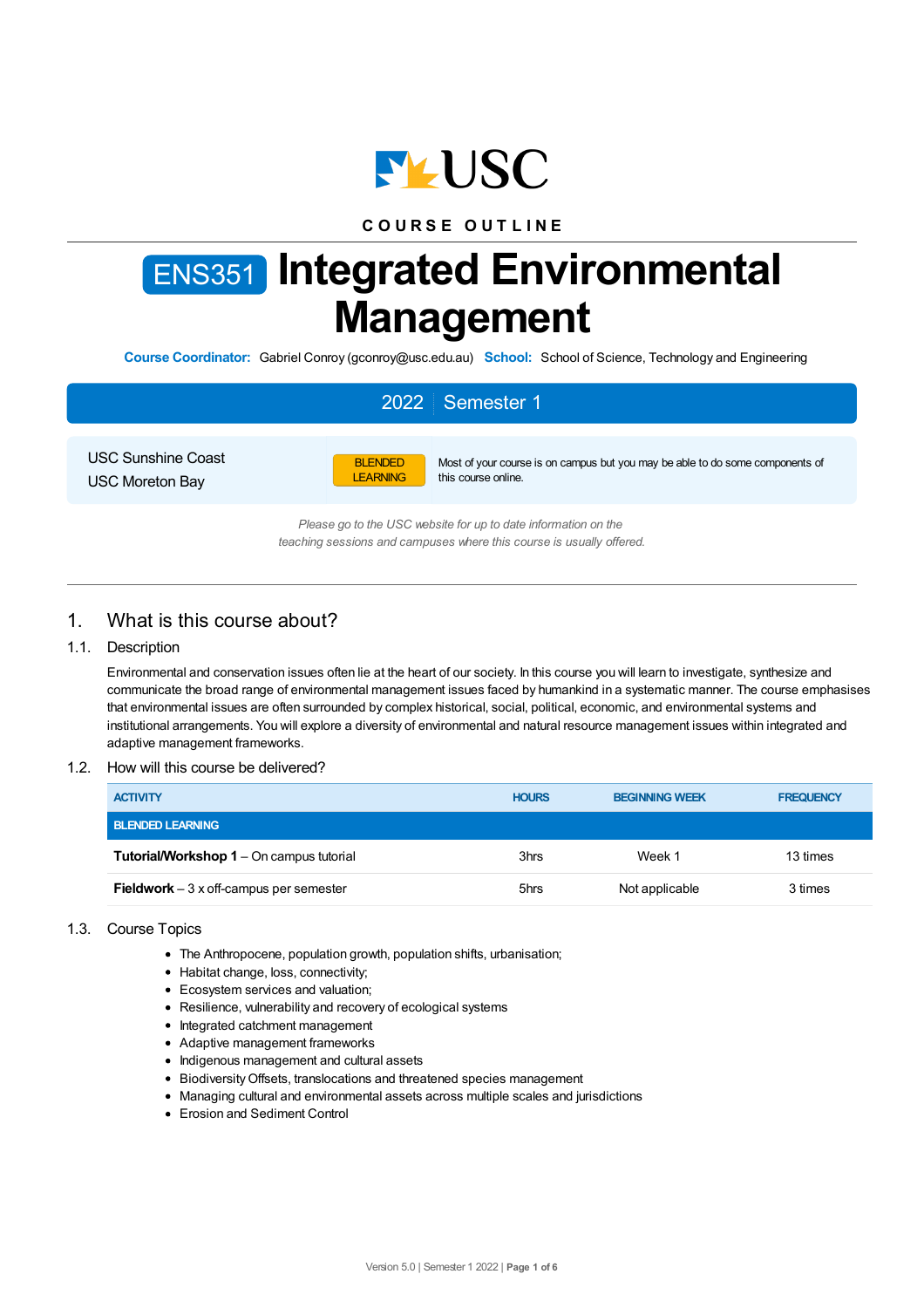# 2. What level is this course?

## 300 Level (Graduate)

Demonstrating coherence and breadth or depth of knowledge and skills. Independent application of knowledge and skills in unfamiliar contexts. Meeting professional requirements and AQF descriptors for the degree. May require pre-requisites where discipline specific introductory or developing knowledge or skills is necessary. Normally undertaken in the third or fourth full-time study year of an undergraduate program.

## 3. What is the unit value of this course?

12 units

# 4. How does this course contribute to my learning?

|                                                                                                            | <b>COURSE LEARNING OUTCOMES</b>                                                                                                                                                                                                                                                                                                                                                                                                        | <b>GRADUATE QUALITIES</b>                                                 |  |  |
|------------------------------------------------------------------------------------------------------------|----------------------------------------------------------------------------------------------------------------------------------------------------------------------------------------------------------------------------------------------------------------------------------------------------------------------------------------------------------------------------------------------------------------------------------------|---------------------------------------------------------------------------|--|--|
|                                                                                                            | On successful completion of this course, you should be able to                                                                                                                                                                                                                                                                                                                                                                         | Completing these tasks<br>successfully will contribute to<br>you becoming |  |  |
| -1                                                                                                         | Synthesise and prioritise information from environmental assessments, rank the relative<br>importance of different environmental issues and objectives at different scales and in different<br>sectors and explain the policies, practices, management systems and legislation relevant to<br>achieving them.                                                                                                                          | Creative and critical thinker                                             |  |  |
| $\left( 2\right)$                                                                                          | Critically evaluate the effectiveness of existing environmental management policies and<br>procedures against relevant criteria and standards and develop innovative solutions that anticipate<br>barriers to implementation and respond to changing conditions and identify path-dependent<br>decision points and irreversible consequences and develop solutions that are adaptable and<br>precautionary in the face of uncertainty. | Creative and critical thinker<br>Sustainability-focussed                  |  |  |
| $\left( 3 \right)$                                                                                         | Demonstrate competency in identifying problems, planning investigations and correctly applying<br>tools, techniques and discipline based knowledge to produce scientifically credible results.<br>Communicate important issues and insights to diverse audiences in a professional manner using a<br>variety of contemporary media and information technologies.                                                                       | Empowered<br>Engaged                                                      |  |  |
|                                                                                                            | Recognise the ethical frameworks and moral codes that shape stakeholder perspectives and<br>influence decision making when complex environmental, social and economic objectives are in<br>conflict and consider the practical and ethical implications of alternative courses of action on the<br>economic, social and environmental conditions that future generations will inherit.                                                 | Sustainability-focussed                                                   |  |  |
|                                                                                                            | Am I eligible to enrol in this course?                                                                                                                                                                                                                                                                                                                                                                                                 |                                                                           |  |  |
| Refer to the USC Glossary of terms for definitions of "pre-requisites, co-requisites and anti-requisites". |                                                                                                                                                                                                                                                                                                                                                                                                                                        |                                                                           |  |  |
|                                                                                                            | Pre-requisites                                                                                                                                                                                                                                                                                                                                                                                                                         |                                                                           |  |  |
|                                                                                                            | Not applicable                                                                                                                                                                                                                                                                                                                                                                                                                         |                                                                           |  |  |
|                                                                                                            | Co-requisites                                                                                                                                                                                                                                                                                                                                                                                                                          |                                                                           |  |  |
|                                                                                                            |                                                                                                                                                                                                                                                                                                                                                                                                                                        |                                                                           |  |  |

Not applicable

5.3. Anti-requisites

 $5.1.$ 

 $5.2.$ 

ESS351

## 5.4. Specific assumed prior knowledge and skills (where applicable)

Not applicable

## 6. How am Igoing to be assessed?

6.1. Grading Scale

## Standard Grading (GRD)

High Distinction (HD), Distinction (DN), Credit (CR), Pass (PS), Fail (FL).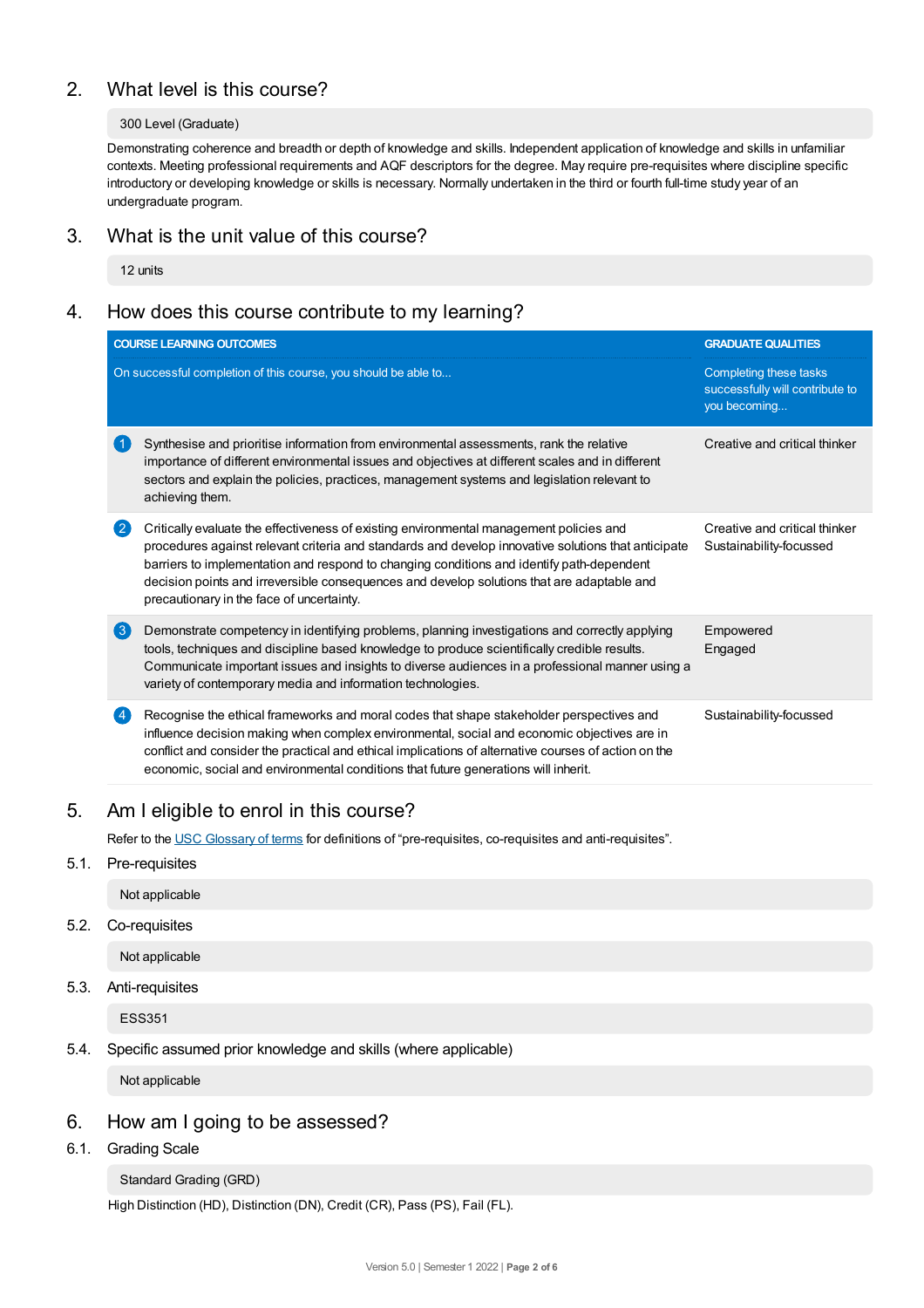# 6.2. Details of early feedback on progress

Task 1 will be graded prior to Task 2 submission

## 6.3. Assessment tasks

| <b>DELIVERY</b><br><b>MODE</b> | <b>TASK</b><br>NO. | <b>ASSESSMENT</b><br><b>PRODUCT</b> | <b>INDIVIDUAL</b><br><b>OR GROUP</b> | <b>WEIGHTING</b><br>$\frac{9}{6}$ | <b>WHAT IS THE</b><br><b>DURATION /</b><br>LENGTH? | <b>WHEN SHOULD I</b><br><b>SUBMIT?</b> | <b>WHERE SHOULD I</b><br><b>SUBMIT IT?</b>                               |
|--------------------------------|--------------------|-------------------------------------|--------------------------------------|-----------------------------------|----------------------------------------------------|----------------------------------------|--------------------------------------------------------------------------|
| All                            | $\mathbf{1}$       | <b>Written Piece</b>                | Individual                           | 10%                               | 750 words                                          | Week 4                                 | Online Assignment<br>Submission with<br>plagiarism check and<br>in class |
| All                            | 2a                 | <b>Written Piece</b>                | Individual                           | 30%                               | 1500 words                                         | Week 7                                 | Online Assignment<br>Submission with<br>plagiarism check                 |
| All                            | 2 <sub>b</sub>     | <b>Written Piece</b>                | Individual                           | 30%                               | 1500 words                                         | Week 10                                | Online Assignment<br>Submission with<br>plagiarism check                 |
| All                            | 2c                 | <b>Written Piece</b>                | Individual                           | 30%                               | 1500 words                                         | Week 13                                | Online Assignment<br>Submission with<br>plagiarism check                 |

## **All - Assessment Task 1:** Triple Bottom Line Analysis

| <b>GOAL:</b>     | This task will demonstrate your understanding of the triple bottom line as it applicable in an integrated environmental<br>management context. You will utilise independent research skills to compile a short (750 words) document detailing the<br>environmental, social and cultural aspects relating to our extended field case study. |                                                                                                                                                     |                                     |  |  |
|------------------|--------------------------------------------------------------------------------------------------------------------------------------------------------------------------------------------------------------------------------------------------------------------------------------------------------------------------------------------|-----------------------------------------------------------------------------------------------------------------------------------------------------|-------------------------------------|--|--|
| <b>PRODUCT:</b>  | <b>Written Piece</b>                                                                                                                                                                                                                                                                                                                       |                                                                                                                                                     |                                     |  |  |
| <b>FORMAT:</b>   | Written report                                                                                                                                                                                                                                                                                                                             |                                                                                                                                                     |                                     |  |  |
| <b>CRITERIA:</b> | No.                                                                                                                                                                                                                                                                                                                                        |                                                                                                                                                     | <b>Learning Outcome</b><br>assessed |  |  |
|                  | 1                                                                                                                                                                                                                                                                                                                                          | Quality of written expression (spelling, syntax, grammar, diction) and structure of the report<br>(logical sequence, use of sections and headings). | (3)                                 |  |  |
|                  | 2                                                                                                                                                                                                                                                                                                                                          | The relevance of the writing to the key topics and effective discrimination for what<br>information is included                                     | $\left 3\right $                    |  |  |
|                  | 3                                                                                                                                                                                                                                                                                                                                          | The extent to which the key issues are covered, and the formulation of logical structures in<br>your reports                                        | $\left( 1\right)$                   |  |  |
|                  | 4                                                                                                                                                                                                                                                                                                                                          | The effectiveness of the use of supporting information and evidence in a critical appraisal<br>of the assessment issue                              | $(1)$ (2)                           |  |  |
|                  | 5                                                                                                                                                                                                                                                                                                                                          | The depth of research into each element of the triple-bottom line, as applicable to the site<br>context and an integrated environmental framework   | $\blacksquare$                      |  |  |
|                  |                                                                                                                                                                                                                                                                                                                                            |                                                                                                                                                     |                                     |  |  |

## **All - Assessment Task 2a:** Module Reports (part 1)

| <b>GOAL:</b>    | To demonstrate your ability to synthesize, critically examine, and summarise the key issues from our extended case study,<br>including a critical review of stakeholder submissions and an appraisal of current/prospective environmental strategies<br>relevant to the field case study.                                |
|-----------------|--------------------------------------------------------------------------------------------------------------------------------------------------------------------------------------------------------------------------------------------------------------------------------------------------------------------------|
| <b>PRODUCT:</b> | <b>Written Piece</b>                                                                                                                                                                                                                                                                                                     |
| <b>FORMAT:</b>  | There are 3 modules relating to the course material and extended field case study. Each of these will be assessed via a<br>separate 1500 word report.<br>Module 1 report – (Environmental and cultural asset inventory; Problem identification, ranking and clustering; Scenario<br>analysis and path dependency issues) |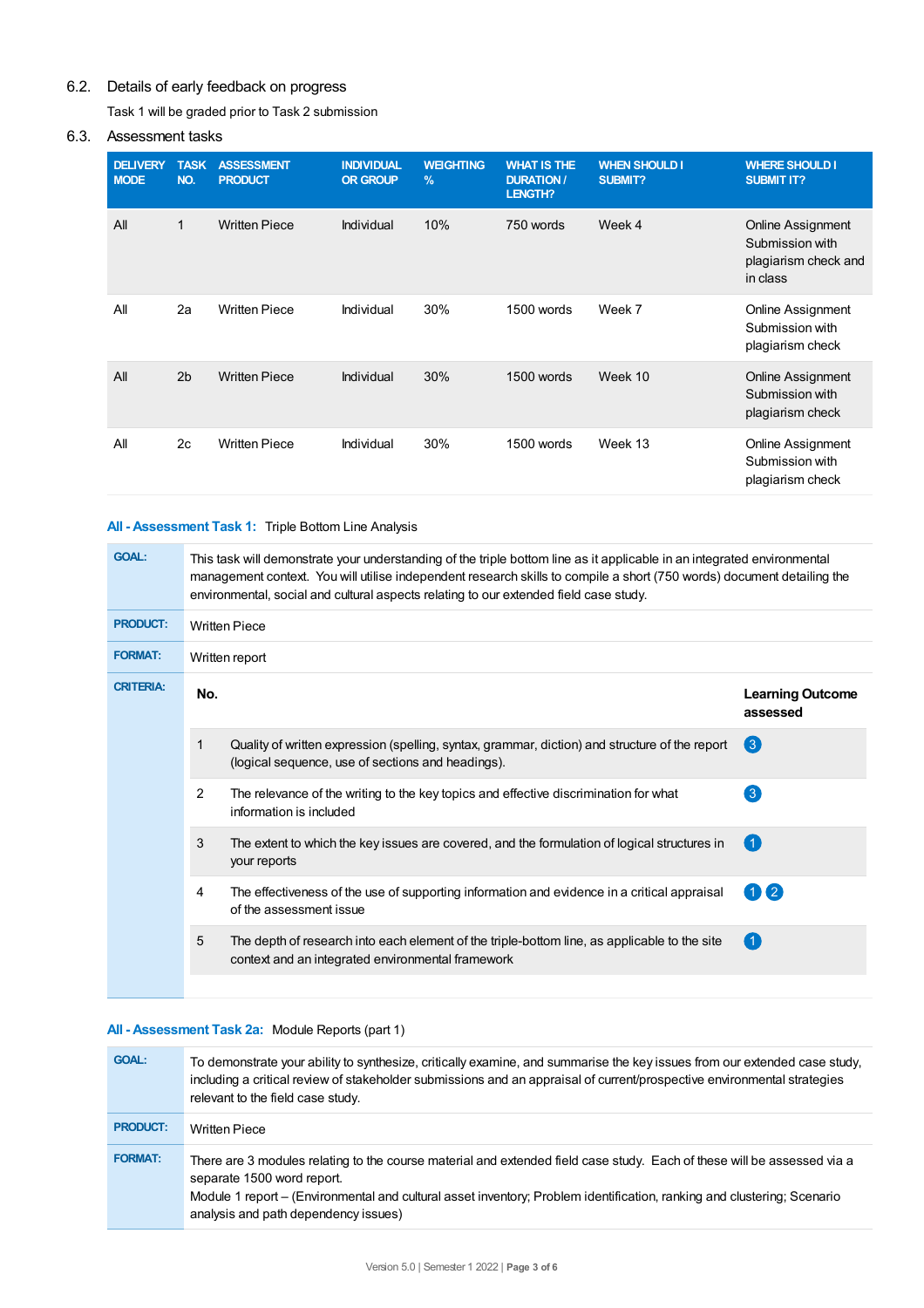| <b>CRITERIA:</b> | No.            |                                                                                                                                                                                           | <b>Learning Outcome</b><br>assessed |
|------------------|----------------|-------------------------------------------------------------------------------------------------------------------------------------------------------------------------------------------|-------------------------------------|
|                  |                | Quality of written expression (spelling, syntax, grammar, diction) and structure of the report<br>(logical sequence, use of sections and headings, progression of arguments and analysis) | $\left( 3 \right)$                  |
|                  | $\overline{2}$ | The relevance of the writing to the key topics and effective discrimination for what<br>information is included                                                                           | $\left( 2\right)$                   |
|                  | 3              | Depth of analysis and application of environmental management concepts                                                                                                                    | 023                                 |
|                  | 4              | The extent to which the key issues are covered, and the formulation of logical structures in<br>your reports                                                                              | $\left(3\right)$                    |
|                  | 5              | The extent to which supporting information and evidence are derived from a variety of<br>appropriate sources                                                                              | 3                                   |
|                  | 6              | The effectiveness of the use of supporting information and evidence in a critical appraisal<br>of the assessment issue                                                                    | $\left( 1 \right)$                  |
|                  | $\overline{7}$ | The extent to which critical insight is applied to the assessment item                                                                                                                    | $\mathbf{1}$ (4)                    |
|                  | 8              | How well a rational process is applied to the assessment item                                                                                                                             |                                     |
|                  | 9              | The coherence and insight of the analysis and argument                                                                                                                                    |                                     |
|                  |                |                                                                                                                                                                                           |                                     |

## **All - Assessment Task 2b:** Module Reports (part 2)

| <b>GOAL:</b>     | To demonstrate your ability to synthesize, critically examine, and summarise the key issues from our extended case study,<br>including a critical review of stakeholder submissions and an appraisal of current/prospective environmental strategies<br>relevant to the field case study.                                                             |                                     |  |
|------------------|-------------------------------------------------------------------------------------------------------------------------------------------------------------------------------------------------------------------------------------------------------------------------------------------------------------------------------------------------------|-------------------------------------|--|
| <b>PRODUCT:</b>  | <b>Written Piece</b>                                                                                                                                                                                                                                                                                                                                  |                                     |  |
| <b>FORMAT:</b>   | There are 3 modules relating to the course material and extended field case study. Each of these will be assessed via a<br>separate 1500 word report.<br>Module 2 Report – (Stakeholder analysis and perspectives; Policy and regulatory context (local to international; Cross<br>boundary and multiscale environmental, social and economic issues) |                                     |  |
| <b>CRITERIA:</b> | No.                                                                                                                                                                                                                                                                                                                                                   | <b>Learning Outcome</b><br>assessed |  |
|                  | 1<br>refer to task 2a                                                                                                                                                                                                                                                                                                                                 | 0234                                |  |
|                  |                                                                                                                                                                                                                                                                                                                                                       |                                     |  |

## **All - Assessment Task 2c:** Module Reports (part 3)

| <b>GOAL:</b>     | To demonstrate your ability to synthesize, critically examine, and summarise the key issues from our extended case study,<br>including a critical review of stakeholder submissions and an appraisal of current/prospective environmental strategies<br>relevant to the field case study.                                   |                                     |  |  |  |
|------------------|-----------------------------------------------------------------------------------------------------------------------------------------------------------------------------------------------------------------------------------------------------------------------------------------------------------------------------|-------------------------------------|--|--|--|
| <b>PRODUCT:</b>  | <b>Written Piece</b>                                                                                                                                                                                                                                                                                                        |                                     |  |  |  |
| <b>FORMAT:</b>   | There are 3 modules relating to the course material and extended field case study. Each of these will be assessed via a<br>separate 1500 word report.<br>Module 3 Report - (Adaptive management frameworks; Integrated environmental management objectives; Proposed<br>adaptive management framework and priority actions) |                                     |  |  |  |
| <b>CRITERIA:</b> | No.                                                                                                                                                                                                                                                                                                                         | <b>Learning Outcome</b><br>assessed |  |  |  |
|                  | refer to task 2a                                                                                                                                                                                                                                                                                                            | 0234                                |  |  |  |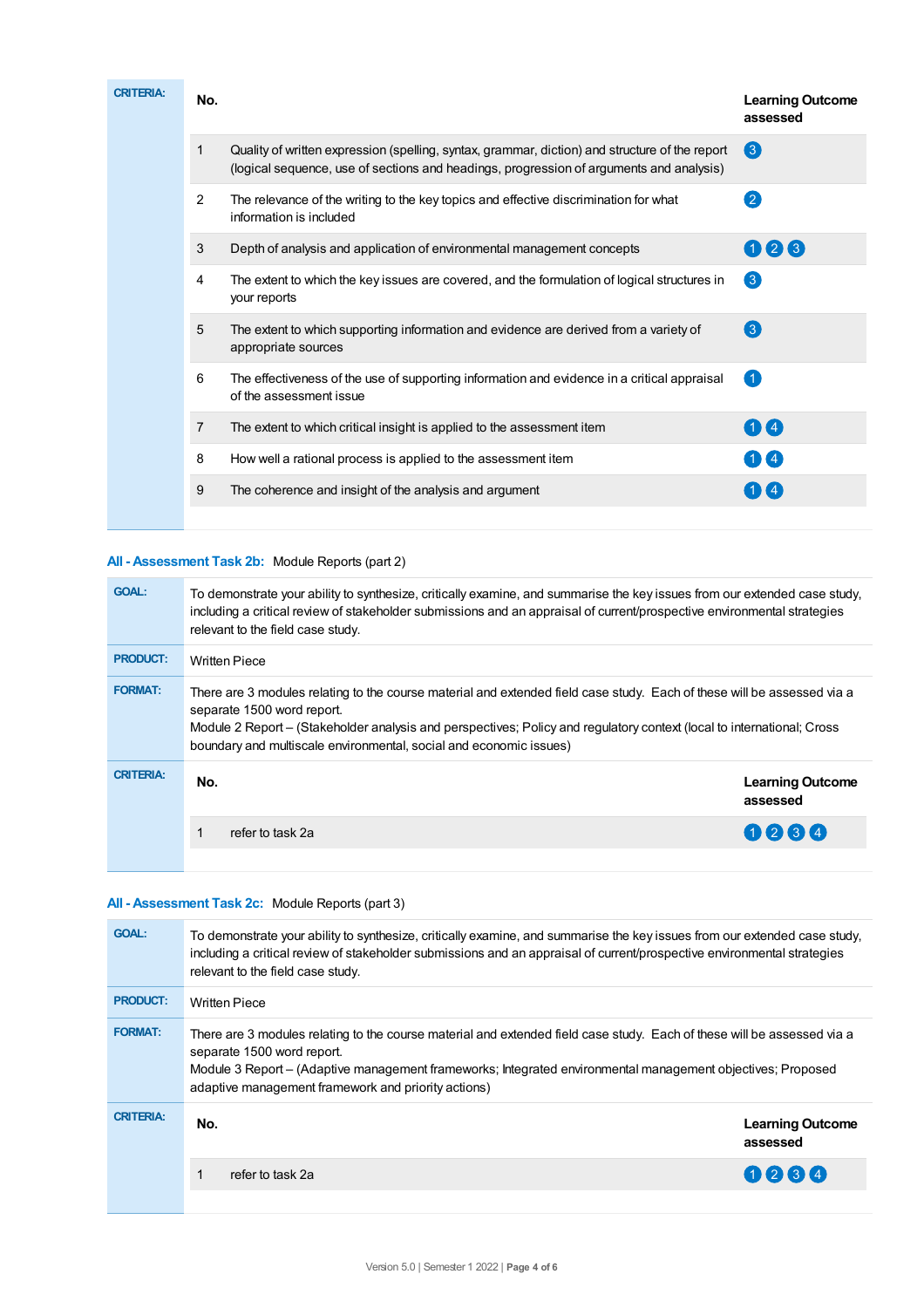# 7. Directed study hours

A 12-unit course will have total of 150 learning hours which will include directed study hours (including online if required), self-directed learning and completion of assessable tasks. Directed study hours may vary by location. Student workload is calculated at 12.5 learning hours per one unit.

## 8. What resources do I need to undertake this course?

Please note: Course information, including specific information of recommended readings, learning activities, resources, weekly readings, etc. are available on the course Canvas site– Please log in as soon as possible.

#### 8.1. Prescribed text(s) or course reader

There are no required/recommended resources for this course.

#### 8.2. Specific requirements

You will be required to travel off-campus for 3 x 5 hour field trips

## 9. How are risks managed in this course?

Risk assessments have been performed for all field activities and low to moderate levels of health and safety risk exists. Moderate risks may include working in an Australian bush setting, working with people, working outside normal office hours for example. It is your responsibility to review course material, search online, discuss with lecturers and peers and understand the health and safety risks associated with your specific course of study and to familiarise yourself with the University's general health and safety principles by reviewing the online [induction](https://online.usc.edu.au/webapps/blackboard/content/listContentEditable.jsp?content_id=_632657_1&course_id=_14432_1) training for students, and following the instructions of the University staff.

## 10. What administrative information is relevant to this course?

#### 10.1. Assessment: Academic Integrity

Academic integrity is the ethical standard of university participation. It ensures that students graduate as a result of proving they are competent in their discipline. This is integral in maintaining the value of academic qualifications. Each industry has expectations and standards of the skills and knowledge within that discipline and these are reflected in assessment.

Academic integrity means that you do not engage in any activity that is considered to be academic fraud; including plagiarism, collusion or outsourcing any part of any assessment item to any other person. You are expected to be honest and ethical by completing all work yourself and indicating in your work which ideas and information were developed by you and which were taken from others. You cannot provide your assessment work to others.You are also expected to provide evidence of wide and critical reading, usually by using appropriate academic references.

In order to minimise incidents of academic fraud, this course may require that some of its assessment tasks, when submitted to Canvas, are electronically checked through Turnitin. This software allows for text comparisons to be made between your submitted assessment item and all other work to which Turnitin has access.

### 10.2. Assessment: Additional Requirements

Eligibility for Supplementary Assessment

Your eligibility for supplementary assessment in a course is dependent of the following conditions applying:

The final mark is in the percentage range 47% to 49.4% The course is graded using the Standard Grading scale You have not failed an assessment task in the course due to academic misconduct

#### 10.3. Assessment: Submission penalties

Late submission of assessment tasks will be penalised at the following maximum rate:

• 2% (of the assessment task's identified value) per day from the date identified as the due date for the assessment task.

• A result of zero is awarded for an assessment task submitted after 10 days from the date identified as the due date for the assessment task.

Weekdays and weekends are included in the calculation of days late.

To request an extension, you must contact your Course Coordinator and supply the required documentation to negotiate an outcome.

#### 10.4. SafeUSC

USC is committed to a culture of respect and providing a safe and supportive environment for all members of our community. For immediate assistance on campus contact SafeUSC by phone: 07 [5430](tel:07%205430%201168) 1168 or using the [SafeZone](https://www.safezoneapp.com) app. For general enquires contact the SafeUSC team by phone 07 [5456](tel:07%205456%203864) 3864 or email [safe@usc.edu.au](mailto:safe@usc.edu.au).